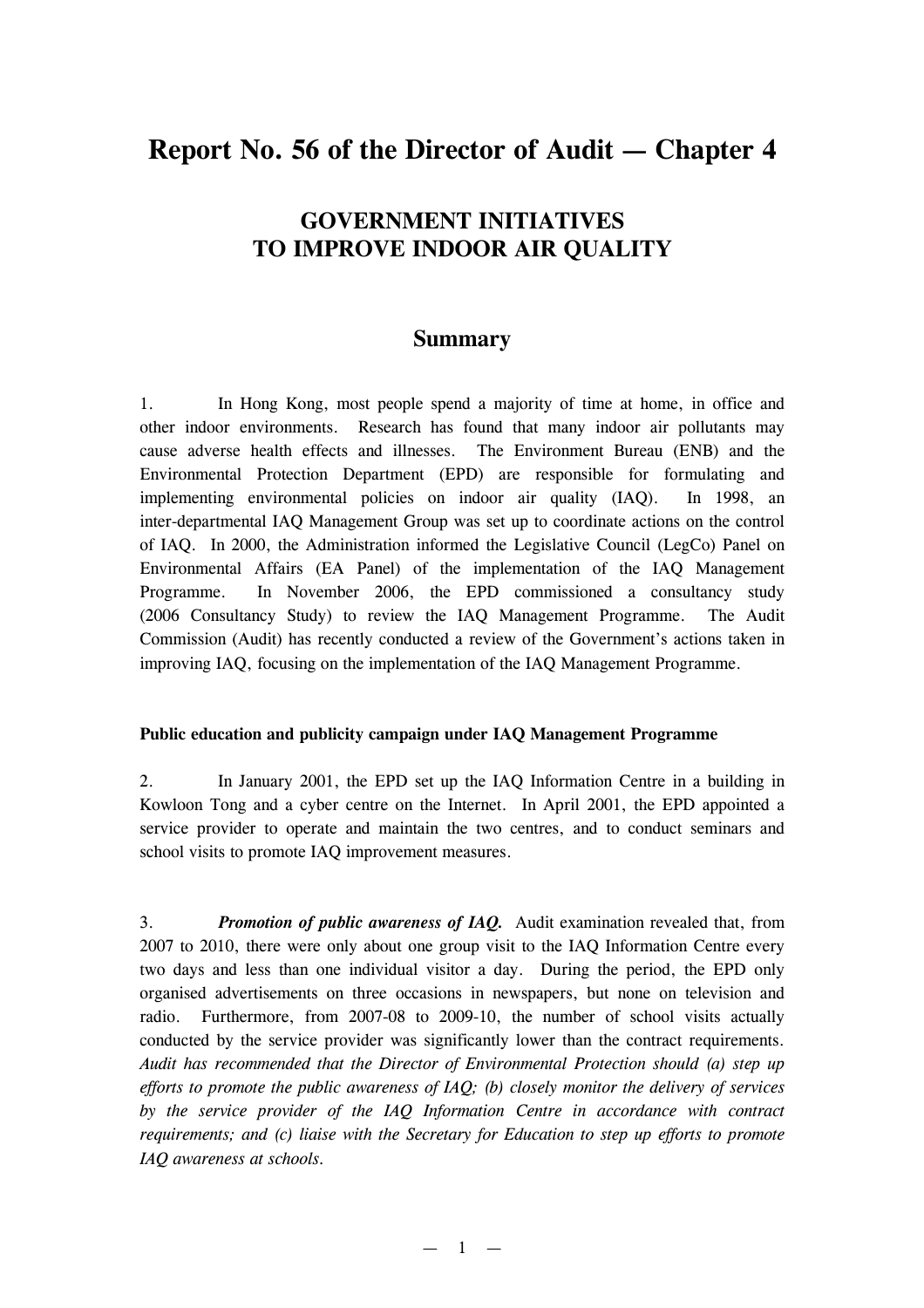4. *Meetings of the IAQ Management Group.* Audit noted that the IAQ Management Group did not hold any meetings from July 2003 to December 2010, notwithstanding that the IAQ Management Programme was under implementation during the period. *Audit has recommended that the Director of Environmental Protection should arrange regular meetings of the IAQ Management Group for examining important IAQ issues and discharging the Group's responsibilities.*

5. *Mechanisms for handling complaints.* Audit noted that the EPD had not established mechanisms for collecting and collating complaint information from other government departments on IAQ. *Audit has recommended that the Director of Environmental Protection should establish mechanisms for handling such complaints.*

#### **Setting of IAQ Objectives**

6. In 2003, the EPD established the IAQ Objectives for Office Buildings and Public Places (IAQ Objectives). The IAQ Objectives, comprising 12 parameters, are to be used for evaluating and assessing IAQ in offices and public places served by mechanical ventilation and air-conditioning (MVAC) systems for human comfort. There are two classes of achievement, namely Excellent Class and Good Class.

7. *Updating of IAQ Objectives.* Audit noted that the IAQ Objectives had not been revised since their promulgation in September 2003. Audit also noted that airborne fungi had not been included in the IAQ Objectives, notwithstanding that the EPD had indicated in September 2003 to do so. *Audit has recommended that the Director of Environmental Protection should: (a) conduct periodic reviews of the IAQ Objectives and revise the Objectives, where necessary; and (b) take action to include airborne fungi in the IAQ Objectives.*

#### **Publishing of guidance notes and practice notes**

8. In September 2003, the EPD issued the Guidance Notes for the Management of Indoor Air Quality in Offices and Public Places (Guidance Notes). In November 2003, the EPD issued two sets of practice notes for managing air quality in air-conditioned public transport facilities, one for buses and the other for railways (Practice Notes).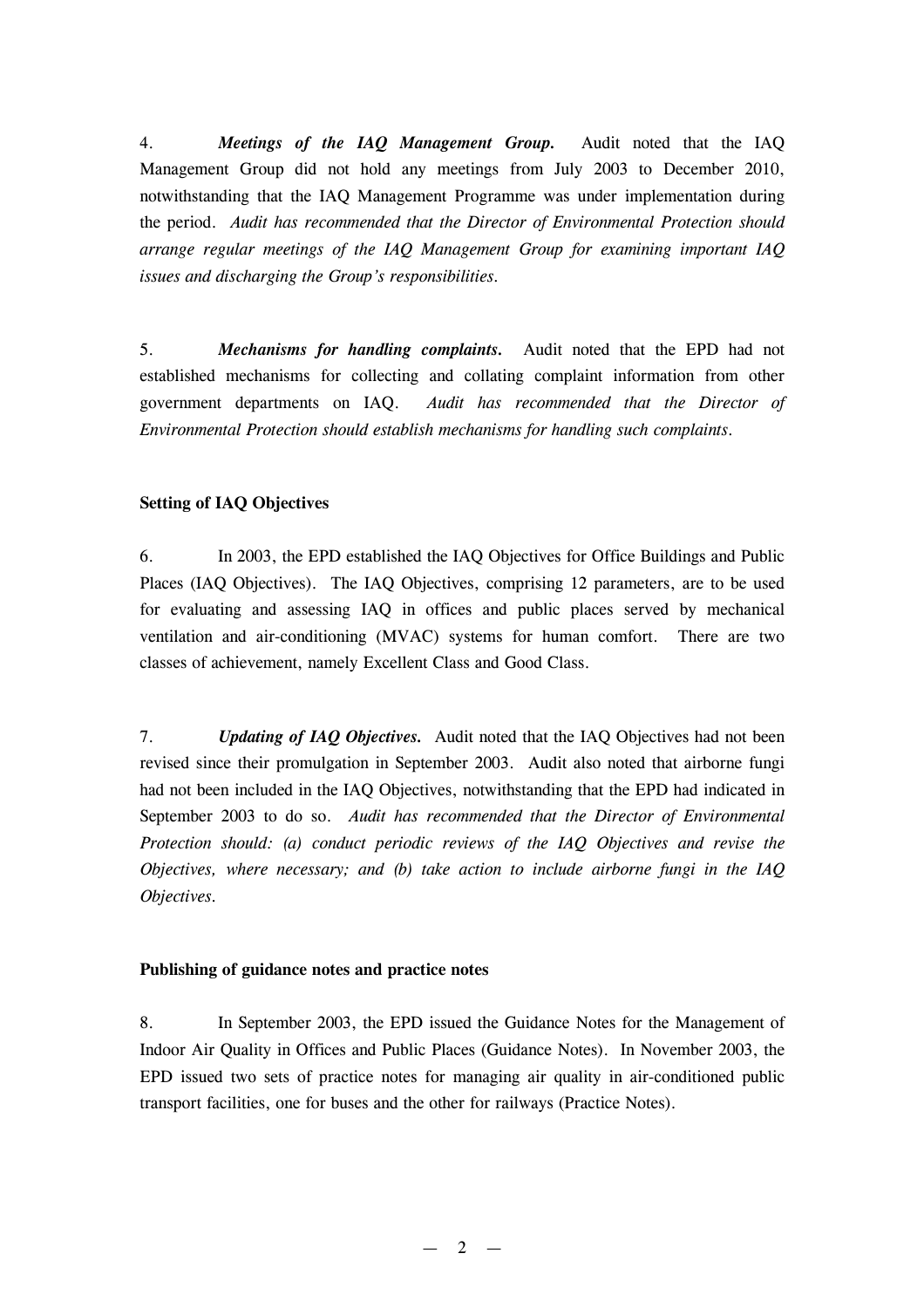9. *Adoption of Guidance Notes for offices and public places.* Audit noted that compliance with the Guidance Notes by owners, tenants and building management was voluntary, and the EPD had not set up appropriate monitoring mechanisms. *Audit has recommended that the Director of Environmental Protection should set up mechanisms to: (a) monitor the extent of adoption of, and compliance with, the Guidance Notes; and (b) consult owners, tenants and building management who have not adopted the Guidance Notes to ascertain their reasons for not doing so.*

10. *Publishing of guidelines for other indoor environments.* Audit noted that the Guidance Notes only covered office buildings and some public places but not schools, whilst some countries had extended their IAQ programmes to cover schools. *Audit has recommended that the Director of Environmental Protection should consider publishing IAQ guidance notes for child care centres, kindergartens and schools.*

11. *Compliance with Practice Notes for public transport facilities.* Audit examination revealed that the EPD had not set up a mechanism to regularly monitor the bus and railway operators' compliance with the Practice Notes. Audit could not find information on the operators' websites about the extent of their compliance with the Practice Notes. *Audit has recommended that the Director of Environmental Protection should consider taking measures to encourage public bus and railway operators to comply with the Practice Notes, and publish on their websites their extent of compliance for public information.*

#### **Administration of IAQ Certification Scheme**

12. In September 2003, the EPD launched the voluntary IAQ Certification Scheme for enclosed offices and public places served by MVAC systems.

13. *Effectiveness of IAQ Certification Scheme.* Audit noted that, although the number of offices and public places participating in the IAQ Certification Scheme increased from 27 in 2003 to 559 in 2010, the participation rate was very low, given the large number of offices and public places in Hong Kong. *Audit has recommended that the Director of Environmental Protection should: (a) conduct a review to ascertain the reasons for the low participation rate of the Scheme; and (b) explore effective measures to help improve IAQ in offices and public places.*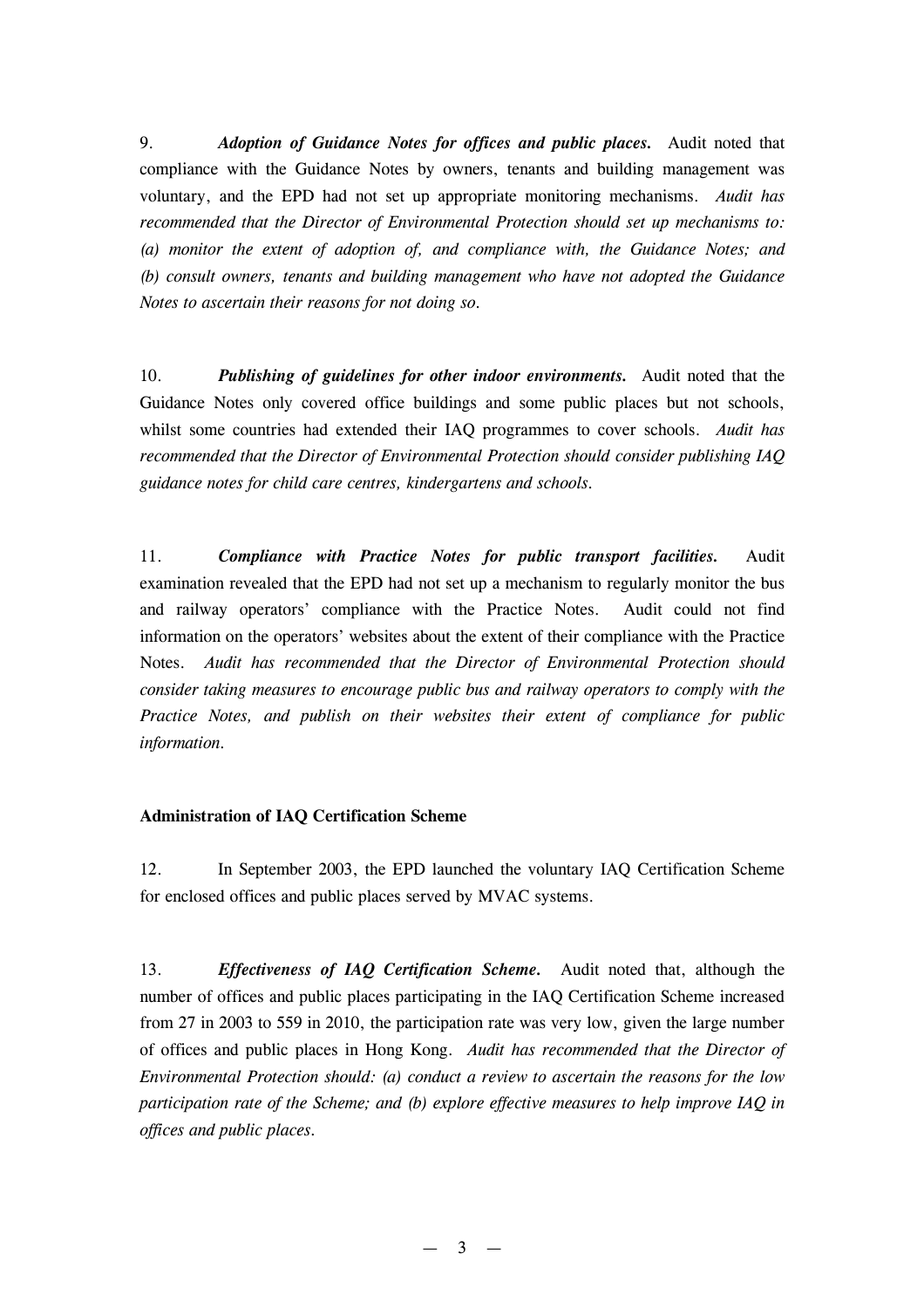14. *Withdrawal from the Scheme.* Audit examination revealed that, from 2003 to 2010, a total of 245 IAQ certificates had not been renewed upon expiry. *Audit has recommended that the Director of Environmental Protection should take measures to encourage participants to renew their IAQ certificates before expiry.*

15. *Assessment periods.* Audit examination of a sample of IAQ reports for public places (such as sports centres, libraries) revealed that the IAQ assessments were carried out during weekdays, but not during periods of high occupancy in weekends and public holidays. This practice was at variance with the requirements under IAQ guidelines. *Audit has recommended that the Director of Environmental Protection should require certificate issuing bodies to conduct IAQ assessments covering periods of high occupancy of public places.*

#### **Management of IAQ in government premises**

16. In 2000, the Administration informed the LegCo EA Panel that it would take the lead in implementing the IAQ Certification Scheme. According to the Architectural Services Department's instruction of October 2003, for projects involving buildings served by MVAC systems, the design of the systems should aim to achieve the Excellent Class of the IAQ Objectives. Furthermore, a joint circular of the Development Bureau and the ENB of 2009 has stipulated that all new government buildings should aim to achieve the Excellent Class of the IAQ Objectives, and all existing government buildings with a construction floor area of more than 10,000 square metres should aim to achieve the Good Class wherever possible.

17. *IAQ in government premises.* According to the joint circular (see para. 16), regular updates would be sought from government bureaux and departments (B/Ds) on the progress made on government buildings in achieving the Excellent Class or Good Class of the IAQ Objectives. Audit however noted that, up to February 2011, no updates had been sought from B/Ds. *Audit has recommended that the Secretary for the Environment should issue guidelines to request B/Ds to: (a) conduct periodic surveys to ascertain the IAQ in their premises; (b) consider appropriate follow-up actions in their premises with IAQ not meeting the applicable level as promulgated in the joint circular; and (c) publish, as far as possible, on their websites the IAQ of their premises with reference to the IAQ Objectives.*